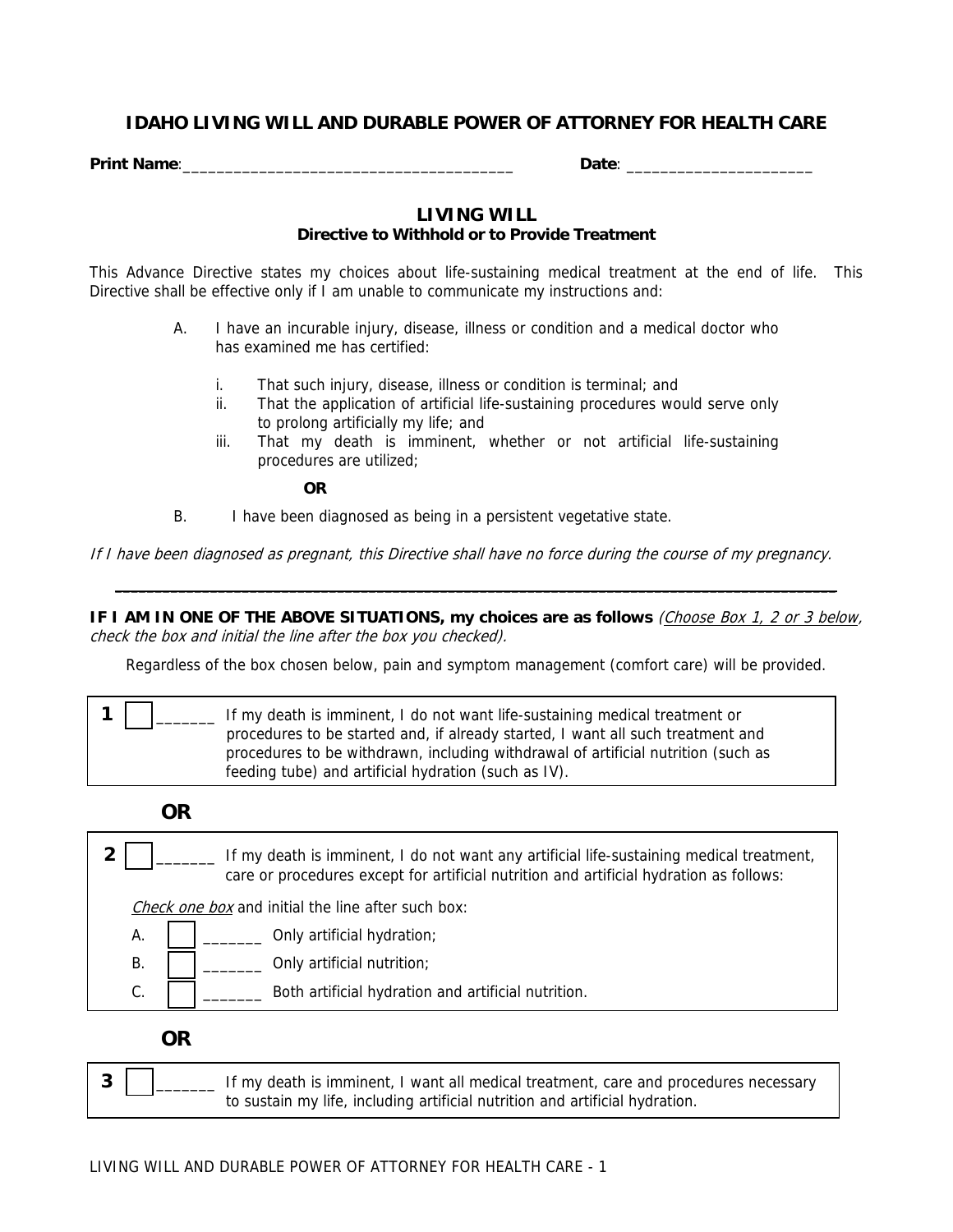### **OPTIONAL SPECIAL PROVISIONS**

The following are additional statements of my wishes. Check any/all boxes that apply and initial on the line after such box:

|  | If I have a medical condition from which I will not likely recover, am unable to think or           |
|--|-----------------------------------------------------------------------------------------------------|
|  | communicate and am dependent on others for my care, I do not want life-sustaining medical           |
|  | treatment or procedures to be started. If already started, I want all such treatment and            |
|  | procedures to be withdrawn, including withdrawal of artificial nutrition (such as feeding tube) and |
|  | artificial hydration (such as IV). In such condition, I want care to be focused on my comfort.      |

Other situations as described in the box below (If needed, attach and sign additional pages):

Some examples of things that may be included here are: DNR\* (Do Not Resuscitate); no ICU care; willingness to live permanently in a nursing home; people you do not want involved in your medical decisions; limitations to treatment options, including time limits; willingness to have a permanent feeding tube; funeral and burial wishes; organ/body donation, etc.

\*If you wish to be DNR (Do Not Resuscitate), ask your physician to complete a POST form with you.

**IDAHO POST FORM VERIFICATION.** Check one box and initial the line after such box:

|    | have discussed these decisions with my physician and have also completed a<br>Physician Orders for Scope of Treatment (POST) form that contains directions that<br>may be more specific than, but are compatible with, this Directive. I hereby approve<br>of those Orders and make them a part of this Directive. |
|----|--------------------------------------------------------------------------------------------------------------------------------------------------------------------------------------------------------------------------------------------------------------------------------------------------------------------|
| OR |                                                                                                                                                                                                                                                                                                                    |
|    | I have not completed a Physician Orders for Scope of Treatment (POST) form. If a<br>POST form is later signed by my physician, then this Living Will shall be deemed<br>modified to be compatible with the terms of the POST form.                                                                                 |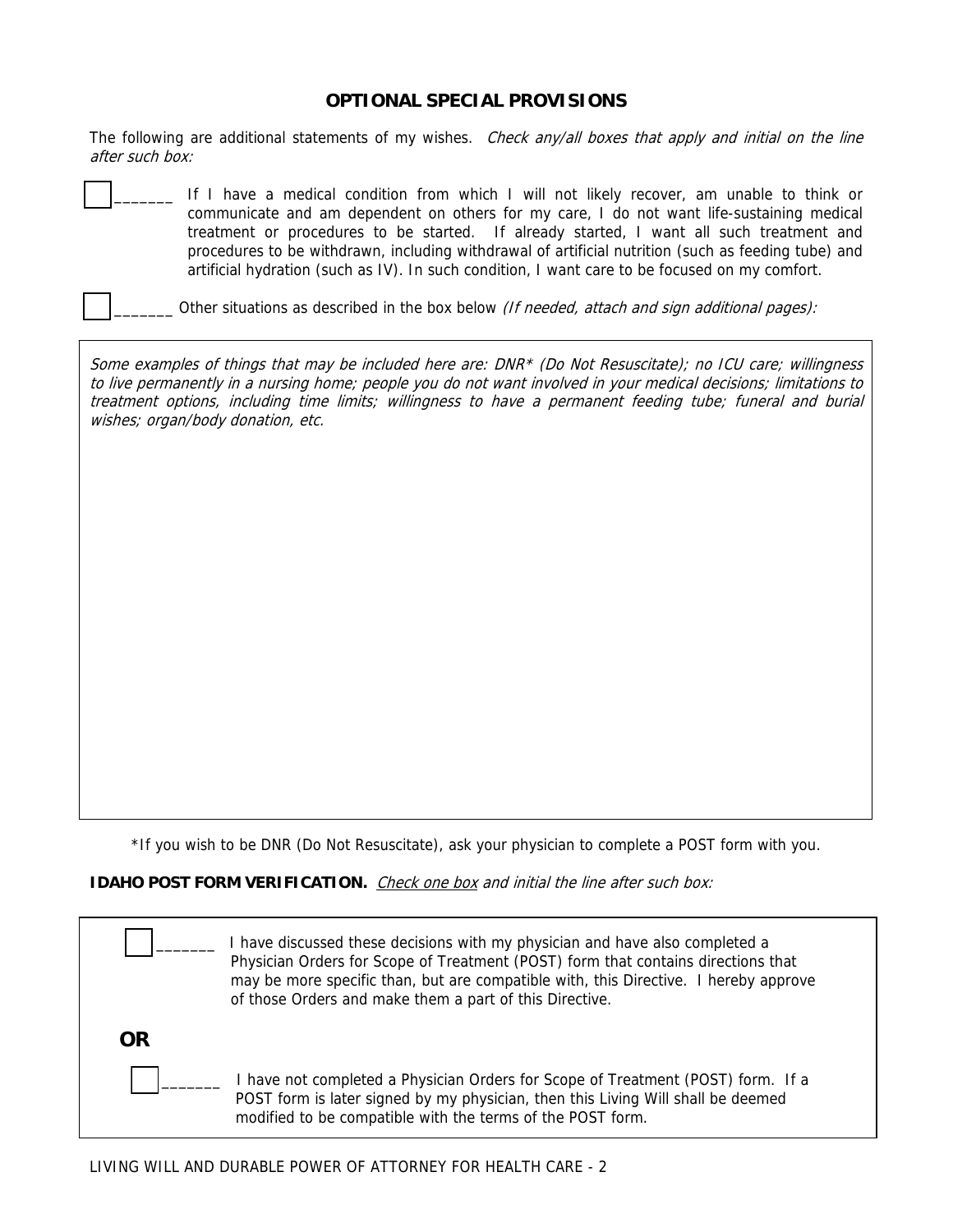# **DURABLE POWER OF ATTORNEY FOR HEALTH CARE**

This portion of my Directives creates a durable power of attorney for health care. This power of attorney will remain in effect if I become incapacitated, and shall be effective **only** when I am unable to communicate and lack decisional capacity.

For the purposes of this Directive, "health care decision" means:

- Consent:
- Refusal of consent: or
- Withdrawal of consent

to any care, treatment, or procedure to maintain, diagnose or treat an individual's medical condition.

1. **DESIGNATION OF AGENT**. I designate and appoint the following individual as my healthcare agent to make health care decisions for me as authorized in this Directive:

| Name of Health Care Agent:             |
|----------------------------------------|
| Telephone Number of Health Care Agent: |
| Address:                               |

2. **DESIGNATION OF ALTERNATE AGENTS**. If the person designated as my health care agent in paragraph 1:

- Is not available or becomes ineligible to act as my agent to make a health care decision for me; or
- Loses the mental capacity to make health care decisions for me; or
- If I revoke that person's designation or authority to act as my agent to make health care decisions for me,

then I designate and appoint the following person to serve as my agent to make health care decisions for me as authorized in this Directive

You are not required to designate any alternate agents but you may do so. Any alternate agent you designate will be able to make the same health care decisions as the agent you designated in paragraph 1 above, in the event that agent is unable or ineligible to act as your agent.

| А. |  |
|----|--|
|    |  |
|    |  |
| Β. |  |
|    |  |
|    |  |

If any of the agents designated above is my spouse, and our marriage is dissolved (divorce or annulment) after creation of this Directive, appointment of that agent is automatically revoked as of the date of the dissolution.

LIVING WILL AND DURABLE POWER OF ATTORNEY FOR HEALTH CARE - 3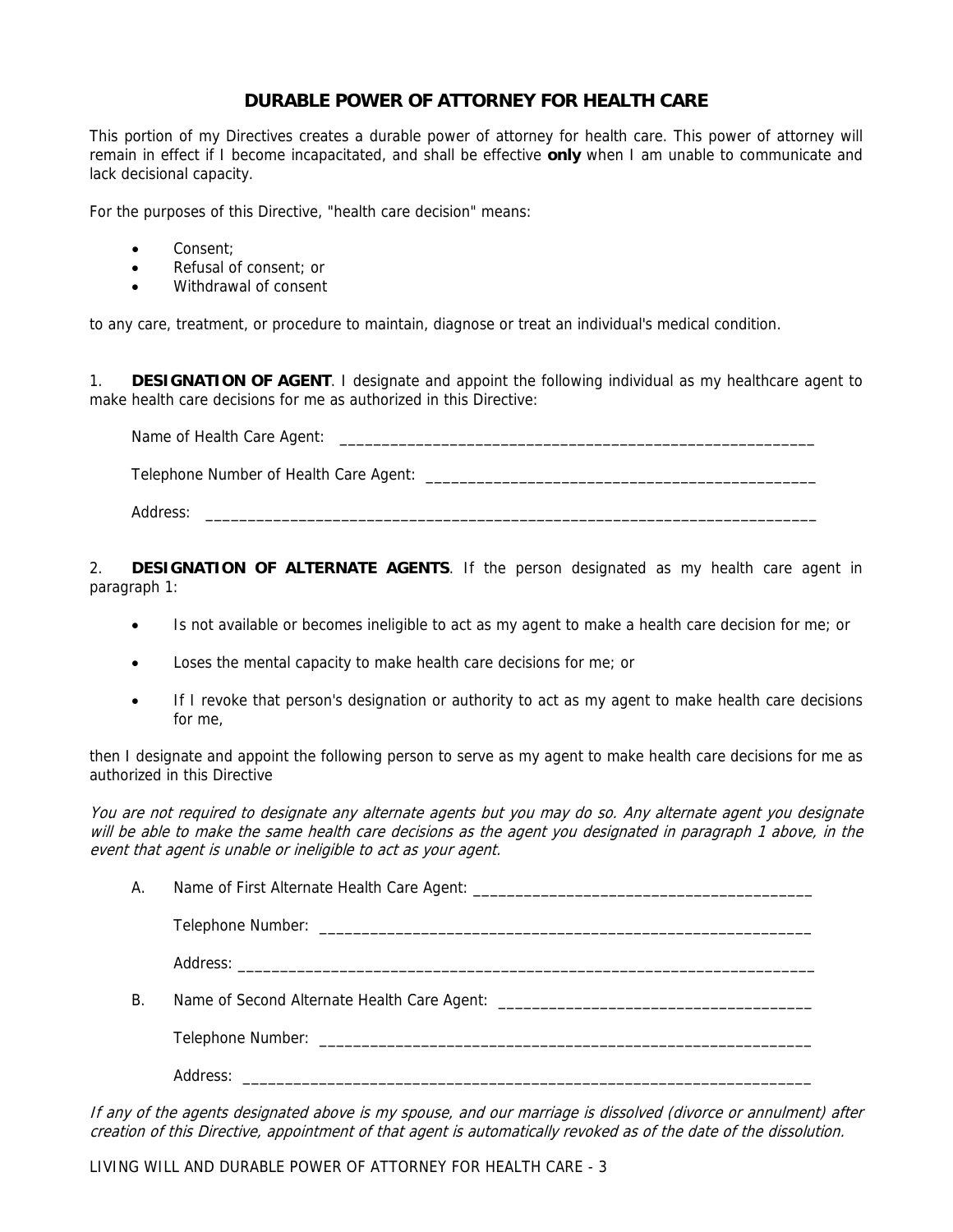None of the following may be designated as your agent or alternate agent:

- Your treating health care provider;
- A non-relative employee of your treating health care provider;
- An operator of a community care facility; or
- A non-relative employee of an operator of a community care facility.

3. **GENERAL STATEMENT OF AUTHORITY GRANTED**. I hereby grant to my agent full authority to make health care decisions for me to the same extent that I could make such decisions for myself if I had the capacity to do so.

 My agent shall make health care decisions that are consistent with my desires as stated in this Directive or otherwise made known to my agent verbally or in writing. This includes, but is not limited to, my desires concerning obtaining, refusing or withdrawing life-sustaining care, treatment, procedures. This authority includes following my desires as stated in a living will or similar document executed by me.

### 4. **INSPECTION AND DISCLOSURE OF INFORMATION RELATING TO MY PHYSICAL OR MENTAL HEALTH**.

 A. General Grant of Power and Authority. Subject to any limitations in this Directive, my agent has the power and authority to do all of the following:

- Request, review and receive any information, verbal or written, regarding my physical or mental health including, but not limited to, medical and hospital records;
- Execute on my behalf any releases or other documents that may be required in order to obtain this information;
- Consent to the disclosure of this information; and
- Consent to the donation of any of my organs for medical purposes.

B. HIPAA Release Authority. My agent shall be treated as I would be with respect to my rights regarding the use and disclosure of my individually identifiable health information or other medical records. This release authority applies to any information governed by the Health Insurance Portability and Accountability Act of 1996 (HIPAA), 42 U.S.C. 1320d and 45 CFR 160 through 164. I authorize any physician, health care professional, dentist, health plan, hospital, clinic, laboratory, pharmacy, or other covered health care provider, any insurance company, and the Medical Information Bureau, Inc. or other health care clearinghouse that has provided treatment or services to me, or that has paid for or is seeking payment from me for such services, to give, disclose and release to my agent, without restriction, all of my individually identifiable health information and medical records regarding any past, present or future medical or mental health condition, including all information relating to the diagnosis of HIV/AIDS, sexually transmitted diseases, mental illness, and drug or alcohol abuse. The authority given my agent shall supersede any other agreement that I may have made with my health care providers to restrict access to or disclosure of my individually identifiable health information.

5. **SIGNING DOCUMENTS, WAIVERS AND RELEASES**. When necessary to implement the health care decisions that this Directive authorizes my agent to make, my agent has the authority to execute on my behalf all of the following:

- Documents titled, or purporting to be, a "Refusal to Permit Treatment" and/or a "Leaving Hospital against Medical Advice"; and
- Any necessary waiver or release from liability required by a hospital or physician.

LIVING WILL AND DURABLE POWER OF ATTORNEY FOR HEALTH CARE - 4